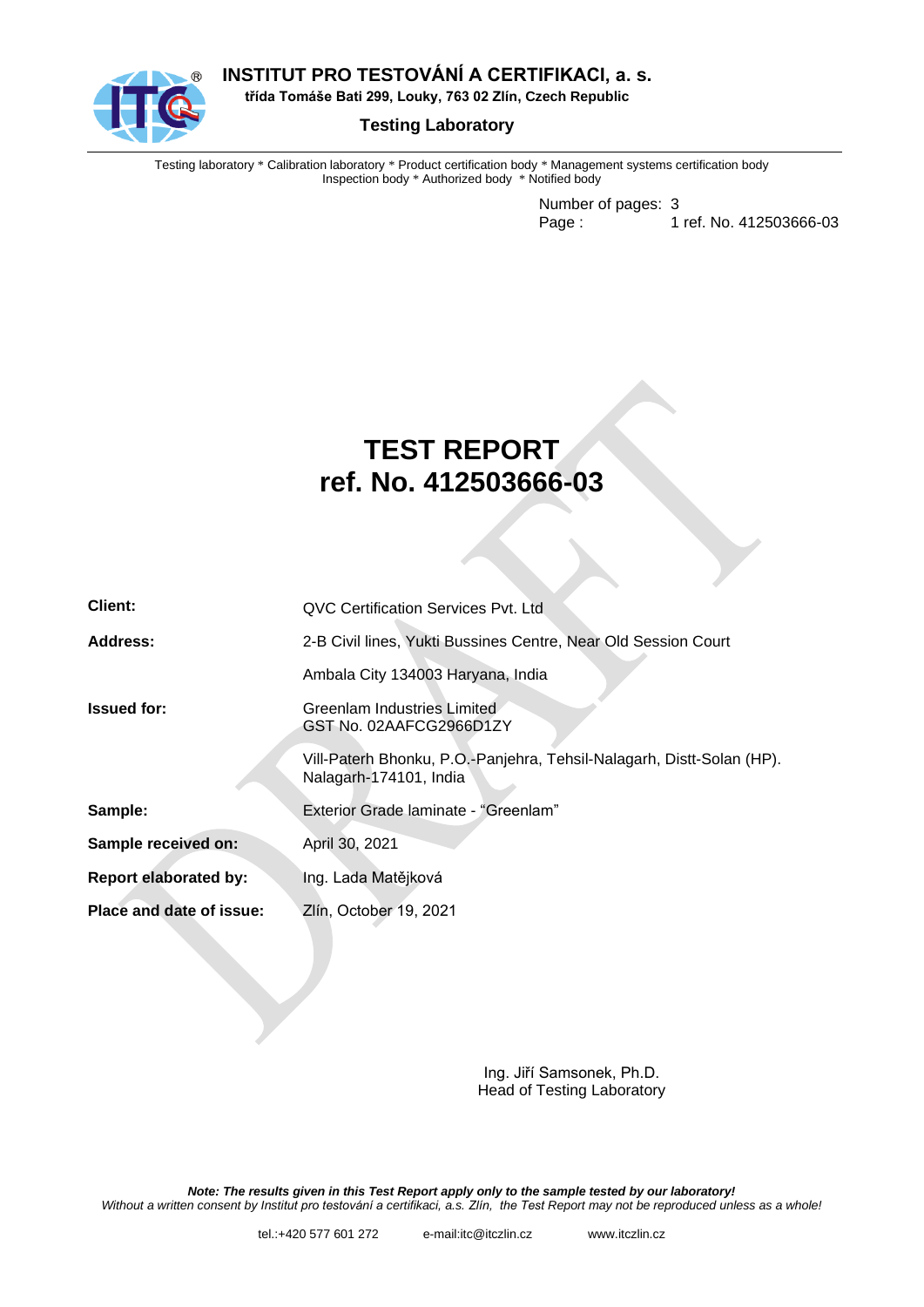

# **INSTITUT PRO TESTOVÁNÍ A CERTIFIKACI, a. s.**

**třída Tomáše Bati 299, Louky, 763 02 Zlín, Czech Republic**

## **Testing Laboratory**

Testing laboratory \* Calibration laboratory \* Product certification body \* Management systems certification body Inspection body \* Authorized body \* Notified body

Number of pages: 3

Page : 2 ref. No. 412503666-03

#### **Description and identification of samples: Table No. I - Sample description and identification**

| <b>ITC's identification</b><br>number | Sample identification by client         | Description of submitted sample |
|---------------------------------------|-----------------------------------------|---------------------------------|
| 412503666/1                           | Exterior Grade laminate -<br>"Greenlam" | Pieces of compact laminate      |



Pict. No. 1 Photo of samples

#### **Sampling method used:**

The test samples were collected and supplied to the laboratory by the client. The laboratory is not responsible for this way of sampling.

## **Work requested:**

Determination of light fastness according to ČSN EN 438-2+A1:2019

#### **Testing method used:**

Artificial weathering test (determination of light fastness) according to ČSN EN 438-2 standard, section 29.

#### **Test conditions:**

Black standard temperature: (65±3)°C, (65 ± 10)% RH, irradiation intensity: (60±3) W/m<sup>2</sup>, spraying cycle 102 min (dry period): 18 min (spraying), continual irradiation, testing time period: 3009 hours (650 MJ/m<sup>2</sup>). Number of the test specimens used: 1; dimension of the test specimens: (135x45x5,5)mm. After the artificial weathering test the samples were conditioned 24h/23°C/50%RV in the dark and then evaluated in light box (illuminant type Home – 2856 Kelvin). The tested sample was assessment according to ČSN EN 20105-A02 and ČSN EN 438-2, section 29.5.3

#### Assessment method:

- Visual, based on a comparison of the contrast of reference and exposed test specimens with the colour of the grey scale standards (according to ČSN EN 20105-A02 standard). In the grey standard scale for assessing change in colour, the grade 1 corresponds to the greatest colour difference while the grade 5 to the zero difference in colour.

*The laboratory is not responsible for information received from customer, which could have influence on the validity of the results. Further information required by the standard/standards and not given in this Test Report are available at a request at the Laboratory.*

## **Testing laboratory:**

Workplace no. 2 – třída Tomáše Bati 5264, Svit area, building No. 113, 760 01 Zlín

*Note: The results given in this Test Report apply only to the sample tested by our laboratory! Without a written consent by Institut pro testování a certifikaci, a.s. Zlín, the Test Report may not be reproduced unless as a whole!*